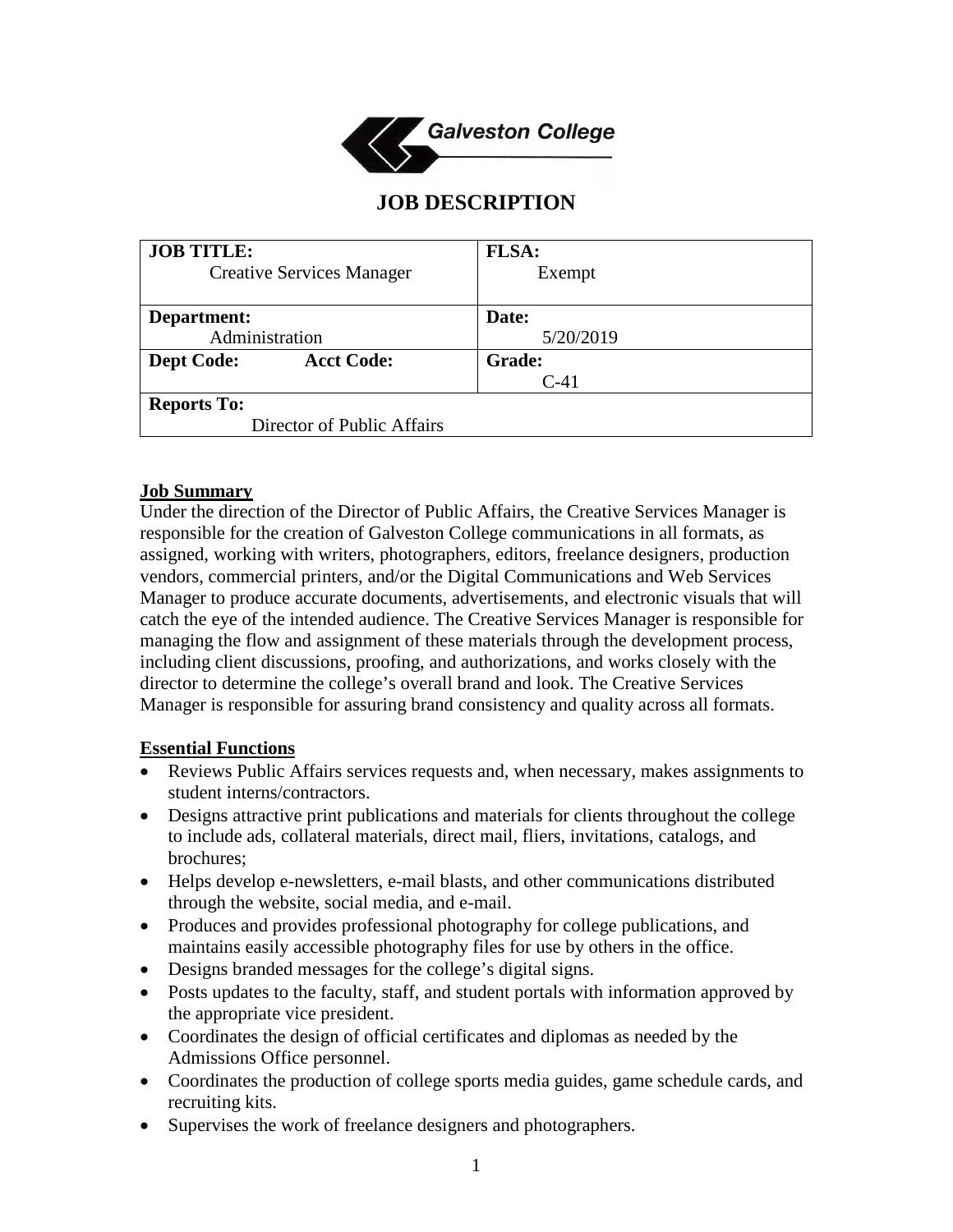- Verifies that college materials are proofed and accurate, correctly branded, and authorized by clients.
- Works with the director to develop bid specifications for printing and mailing, evaluate quotations, and coordinate projects through printing.
- Works with college clients and colleagues to negotiate, create, and evaluate projects.
- Submits and coordinates projects for printing and evaluates quality.
- Serves on the Public Affairs emergency communication team as a backup to the director, ensuring that emergency notifications are sent via text and email message to students, faculty, staff, media, and other constituencies.
- Meets all deadlines set by both the director and internal staff.
- Maintains confidentiality of information exposed to in the course of business regarding students, supervisors, or other employees.
- Contributes to a safe educational and working environment by participating in all drills and training and being prepared to take action should a health or safety emergency occur.
- Requires the kind of teamwork, supervision, and personal interaction, that cannot be had in a home office situation; therefore, regular and predictable on-site attendance is a job requirement.
- Performs other duties as assigned.

## **Minimum Education, Skills and Ability**

- Bachelor's degree in art/graphic design, marketing, communications, or related field.
- Efficiency with publication and graphics software, including Adobe Creative Cloud: InDesign, Illustrator, and Photoshop.
- Expertise in digital photography and videography.
- Excellent communication skills, both written and oral.
- Understanding of marketing and branding concepts.
- Ability to work as part of design team, maintain a good working relationship with all co-workers and the general public and to use good judgment in recognizing scope of authority, and maintain knowledge of latest developments in graphics and design.
- Strong interpersonal and communication skills and the ability to work effectively with a wide range of constituencies in a diverse community.
- Ability to plan, develop, and coordinate multiple projects.
- Ability to lead and train staff and/or student workers.
- Organizing and coordinating skills.

## **Preferred Education, Skills, and Abilities**

- Five years of experience in graphic design.
- Experience in a higher education setting, particularly a community college setting; and,
- Knowledge and skills in the area of computer technology, including but not limited to, integrated software systems, particularly Elucian's Colleague, Microsoft Office, reporting tools, such as Business Objects, and other appropriate social media and web software tools.